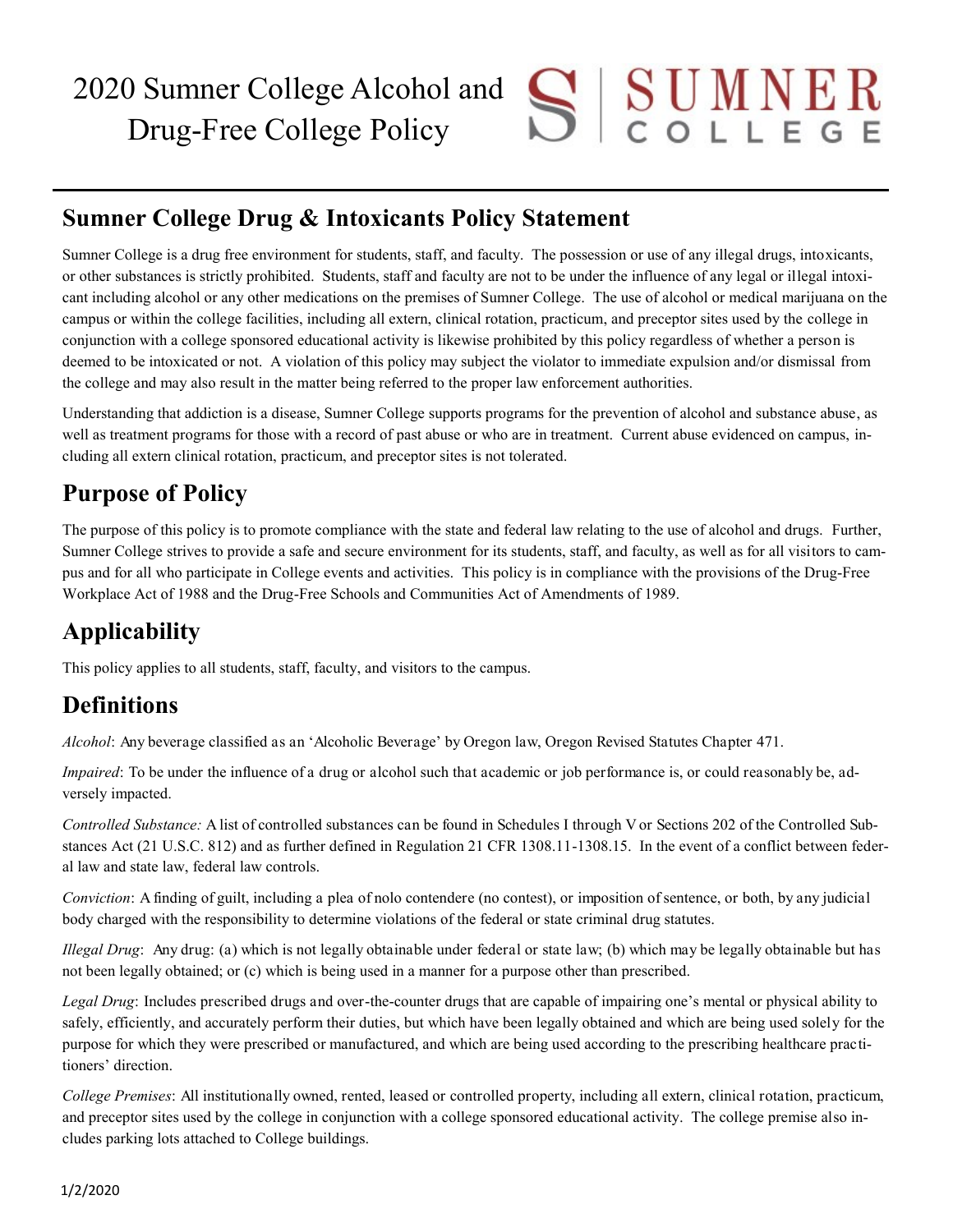# $S$  U M N E R Sumner College Alcohol and Drug-Free College Policy

# **Policy**

- Students, staff, and faculty who are under the legal age are prohibited from drinking alcohol on campus or during Collegesponsored events or activities.
- Unlawful possession, dispensation, distribution, manufacture or use of alcohol, any controlled substance or illegal drug, at any time on College property or while conducting or engaging on College business or activities is strictly prohibited. As a federallycontrolled substance, the possession, dispensation, distribution, manufacture, or use of marijuana in any form is prohibited on campus during College events and activities, or while conducting College business.
- Students, staff, and faculty are required to report to class, work, and other activities in an appropriate mental and physical condition to work and participate safely and effectively. No student, staff, or faculty shall report to class or work or engage in College activity while impaired by alcohol, and controlled substance, or a legal or illegal drug. Further no student, staff, or faculty shall report to class, work, or other activities while having the presence of an illegal drug or controlled substance in their system. This policy applies while students, staff, and faculty are conducting Sumner College activities and business wherever located, and to all persons present on College premises (even if off-duty).
- Any student, staff, or faculty who observes or has knowledge of another member of the Sumner College community in violation of this policy, and in a condition which poses a hazard to the safety or welfare of others, is encouraged to report the information to their immediate supervisor, the employee's supervisor, Human Resources, or the President's office.
- Persons violating this policy may be subject to disciplinary action in accordance with applicable Sumner College policies and collective bargaining agreements, up to and including expulsion and/or termination of employment, and potentially, referral for prosecution. The College may require participation in an approved drug or alcohol abuse assistance or rehabilitation program, as appropriate.
- If a staff or faculty member is involved with work supported by a federal agency, the College will notify the federal agency within 10 days after receiving notification that an employee has been convicted of violating a criminal statute in the workplace.
- The College will take appropriate personnel action against such an employee and/or require the employee participate satisfactorily in an alcohol or other drug rehabilitation program.
- Any student convicted of violating a criminal drug statute on Sumner College property or during any College-sanctioned function must notify the Director of Financial Aid, if that student is receiving any form of federal financial aid (*e.g.* Pell grants, Stafford loans). The Director of Financial Aid will then notify the Secretary of the United States Department of Education. Conviction on any drug-related charge is grounds for forfeiture of federal financial aid.
- The College is committed to the provision of substance abuse education and prevention activities. In compliance with the Drug Free Schools Act Amendment of 1989, the College annually publishes and distributes to students, staff, and faculty the Drug and Alcohol Policy www.sumnercollege.edu
- Staff and faculty are required to notify Sumner College management of any criminal drug statute conviction for a violation occurring in the workplace **no later than 5 days** after the conviction.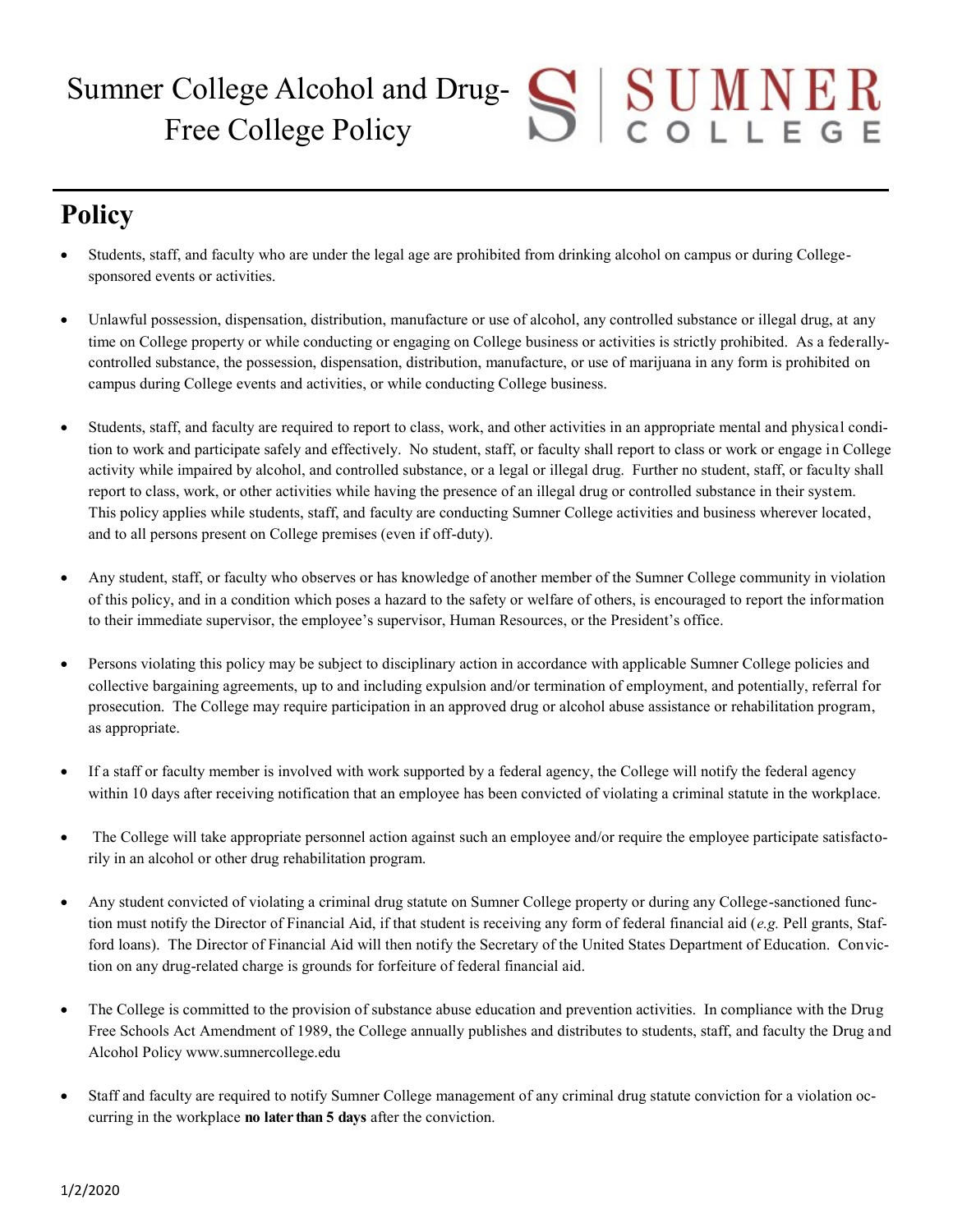# UMNER Links to Contacts for Alcohol and Drug Prevention

# **Health Consequences Related to Drug and Alcohol Abuse**

Drug addiction is a brain disease. Although initial drug use might be voluntary, drugs of abuse have been shown to alter gene expression and brain circuitry, which in turn affect human behavior. Once addiction develops, these brain changes interfere with an individual's ability to make voluntary decisions, leading to compulsive drug craving, seeking and use.

The impact of addiction can be far reaching. Cardiovascular disease, stroke, cancer, HIV/AIDS, hepatitis, and lung disease can all be affected by drug abuse. Some of these effects occur when drugs are used at high doses or after prolonged use, however, some may occur after just one use.

| Substance         | Known Health Risks                                                                                                                     |
|-------------------|----------------------------------------------------------------------------------------------------------------------------------------|
|                   |                                                                                                                                        |
| Marijuana/Hash    | Impaired memory perception, inference with psychological matura-<br>tion, possible damage to lungs and heart, psychological dependence |
| Cocaine           | Intense psychological dependence, sleeplessness and anxiety, nasal<br>passage damage, lung damage, and death from overdose             |
| <b>Stimulants</b> | Loss of appetite, hallucinations, paranoia, convulsions, brain damage,<br>cancers of the lung, throat, mouth, death from overdose      |
| Depressants       | Infection, addiction, loss of appetite, death from overdose, nausea,<br>has severe interaction with alcohol                            |
| <b>Narcotics</b>  | Addiction with severe withdrawal symptoms, loss of appetite, death<br>lfrom overdose                                                   |
| Hallucinogens     | Anxiety, depression, impaired memory, emotional breakdown, death<br>from overdose                                                      |
| Inhalants         | Drastic weight loss, brain damage, liver and bone marrow damage,<br>high risk of sudden death                                          |

## **Resources**

*Do you think you might have an alcohol or drug problem? Take an assessment here*: [http://](http://www.adsyes.org/alcohol-and-drug-online-assessment/) [www.adsyes.org/alcohol](http://www.adsyes.org/alcohol-and-drug-online-assessment/)-and-drug-online-assessment/

Find **Portland Alcohol Anonymous Meetings** at:<http://home.pdxaa.org/> Alcohol Drug Hotline: 503.244.4645 or 1.800.923.4357

**Clackamas Women's Services** for women & children fleeing domestic violence or recent sexual abuse: 503.654.2288 or 1.888.654.2288

**Portland Women's Crisis Line**: 503.256.5333 or 1.888.235.5333

**Department of County Human Services, Mental Health & Addiction Services Division**: 503.9888.3999 ex 24264

**Providence Substance House Treatment**: 503.574.9200 or [http://oregon.providence.org/our](http://oregon.providence.org/our-services/p/providence-substance-abuse-treatment/)-services/p/ providence-substance-abuse-[treatment/](http://oregon.providence.org/our-services/p/providence-substance-abuse-treatment/)

**Addiction Prevention & Treatment Programs, Volunteers of America, Oregon**: 503.235.8655 or [www.voaor.org](http://www.voaor.org)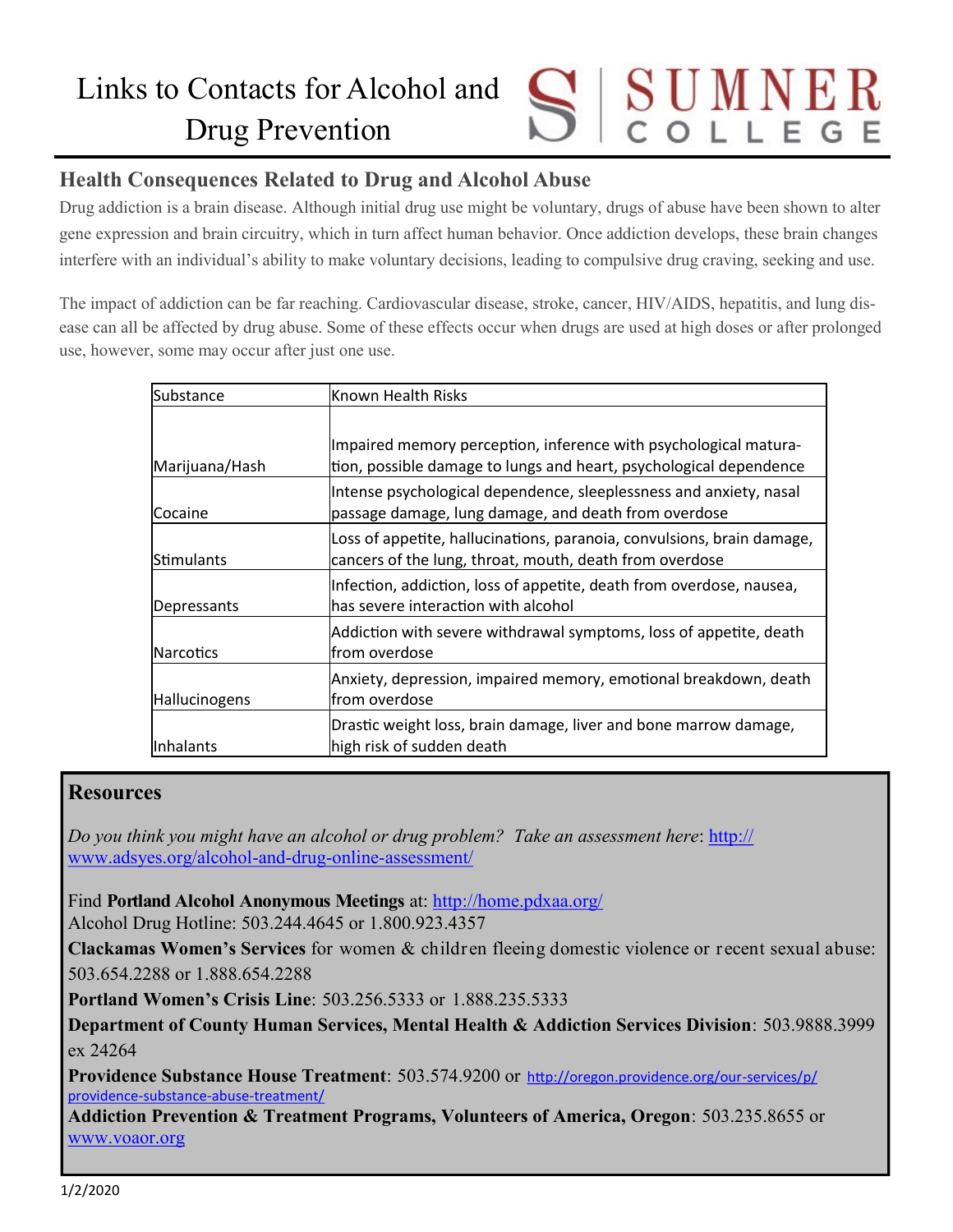# **Sanctions**

# SSUMNER

# **State of Oregon Sanctions**

## **Alcohol**

- Minor in possession-any attempt to purchase by a person under 21 years is a violation (up to \$250 fine) Providing liquor to a minor-Class A misdemeanor (up to 1 year in prison and a fine, plus restitution and community service). Mandatory minimums:
- First conviction \$350
- Second conviction \$1000
- Third or subsequent conviction \$1000 and 30 days

For the purposes of the Oregon DUII statutes, for a person under 21 years of age, any amount of alcohol in the blood constitutes being under the influence of intoxicating liquor (class A misdemeanor, penalty of up to 1 year and \$2,500 fine and suspension and/or revocation of driving privileges).

## **Illicit drugs**

In Oregon, penalties for possession and distribution are determined by the controlled Substance Schedule upon which the drug appears. Examples from the drug schedules appear below. (Note: Most drugs appear on the same federal and state schedule.)

**Schedule I** Heroin, LSD, Marijuana, Peyote, Mescaline, Psilocybin **Schedule II** Opium, Cocaine, Methamphetamine **Schedule III** Amphetamine, Depressants, PCP **Schedule IV** Various prescription drugs **Schedule V** Other less dangerous prescription drugs and small amounts of certain drugs.

## **Marijuana**

Delivery for consideration (selling, dealing, or bartering)-Class B felony (up to 10 years and up to \$100,000 fine, plus twice the value of any resulting gain of property or money).

Delivery not for consideration (less than 1 oz)-Class A misdemeanor (up to 1 year and up to \$2500).

Delivery not for consideration (less than 5 grams.)-violation (fine of at least \$500, but not more than \$1000).

Unlawful Possession (less than 1 oz.)-violation (fine of \$500-\$1000, plus twice the value of any resulting gain of property or money).

Unlawful Possession (more than 1 oz.)-Class B felony (up to 10 years and up to \$100,000 fine, plus twice the value of any resulting gain of property or money).

## **Schedule I Drugs**

Manufacture or distribution (except marijuana)-Class A felony (up to 20 years and up to \$100,000 fine, plus twice the value of any resulting gain of property or money).

Unlawful Possession-Class B felony (up to 10 years and up to \$100,000 fine, plus twice the value of any resulting gain of property or money).

## **Schedule II Drugs**

Manufacture or distribution-Class B felony (up to 10 years and up to \$100,000 fine, plus twice the value of any resulting gain of property or money).

Unlawful possession-Class C felony (up to 5 years and up to \$100,000 fine, plus twice the value of any resulting gain of property or money).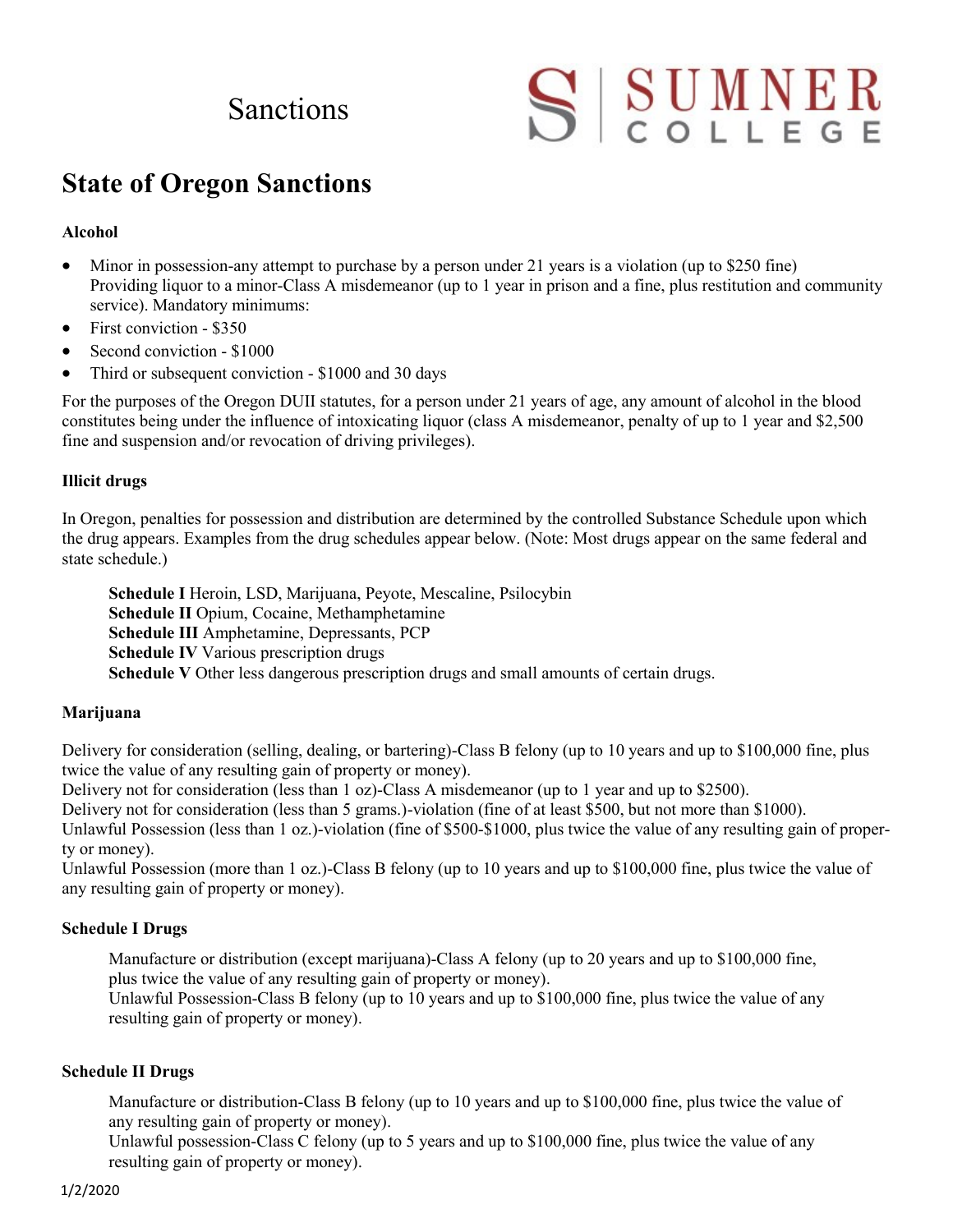# Sanctions

# SSUMNER

## **Schedule III Drugs**

Manufacture or distribution-Class C felony (up to 5 years and up to \$100,000 fine, plus twice the value of any resulting gain of property or money).

Unlawful Possession-Class A misdemeanor (up to 1 year and up to \$2500 fine, plus twice the value of any resulting gain of property or money).

## **Schedule IV Drugs**

Manufacture or distribution-Class B misdemeanor (up to 6 months and up to \$1000 fine, plus twice the value of any resulting gain of property or money).

Unlawful Possession-Class C misdemeanor (up to 30 days and up to \$500 fine, plus twice the value of any resulting gain of property or money).

## **Schedule V Drugs**

Manufacture or distribution-Class C misdemeanor (30 days and up to \$500, plus twice the value of any resulting gain of property or money).

Unlawful Possession-violation (\$250 fine, plus twice the value of any resulting gain of property or money). It is unlawful for a person to manufacture or deliver a schedule 1, 2, or 3 controlled substance within 1,000 feet of the real property comprising a public or private elementary, vocational or secondary school attended by minors (class A felony, penalty of up to 20 years and \$100,000 fine).

In addition, the court may order the defendant to pay the cost of prosecution, and the defendant's vehicle used in the crime may be forfeited to the state. Finally, the defendant may forfeit any property used in the crime to the county in which the crime occurred.

# **Federal Sanctions**

The federal system establishes sanctions for possession and distribution of controlled substances, based on the schedule of the drug and the amount involved. However, in addition, the statutory sanctions for possession and distribution are subject to the "Sentencing Guidelines for U.S. Courts." Imposition of the guidelines may lead to higher offense levels and, thus, stricter penalties than otherwise indicated. Courts must make adjustments in the offense level for victimrelated considerations, defendant's role in the offense, multiple counts, obstruction and acceptance of responsibility. Finally, the guidelines establish sentences for each offense based on the defendant's criminal history. Federal penal sanctions range from: Manufacture, distribution or trafficking of large amounts of heroin, cocaine, PCP, methamphetamine, Schedule I and II hallucinogens, marijuana, hashish, or any of their derivatives (30 years to life, regardless of the defendant's criminal history) to Possession of any Schedule III-V drug if defendant has lowest level or criminal history (0-4 months).

Further, if serious injury or death results from the crime, minimums of up to 10 years (serious injury) and 20 years (death), plus fines of up to \$4,000,000 may be added. These penalties may be doubled for defendants with past felony drug convictions. Finally, penal sanctions in the federal system are "real time", with reductions in sentences only for good behavior.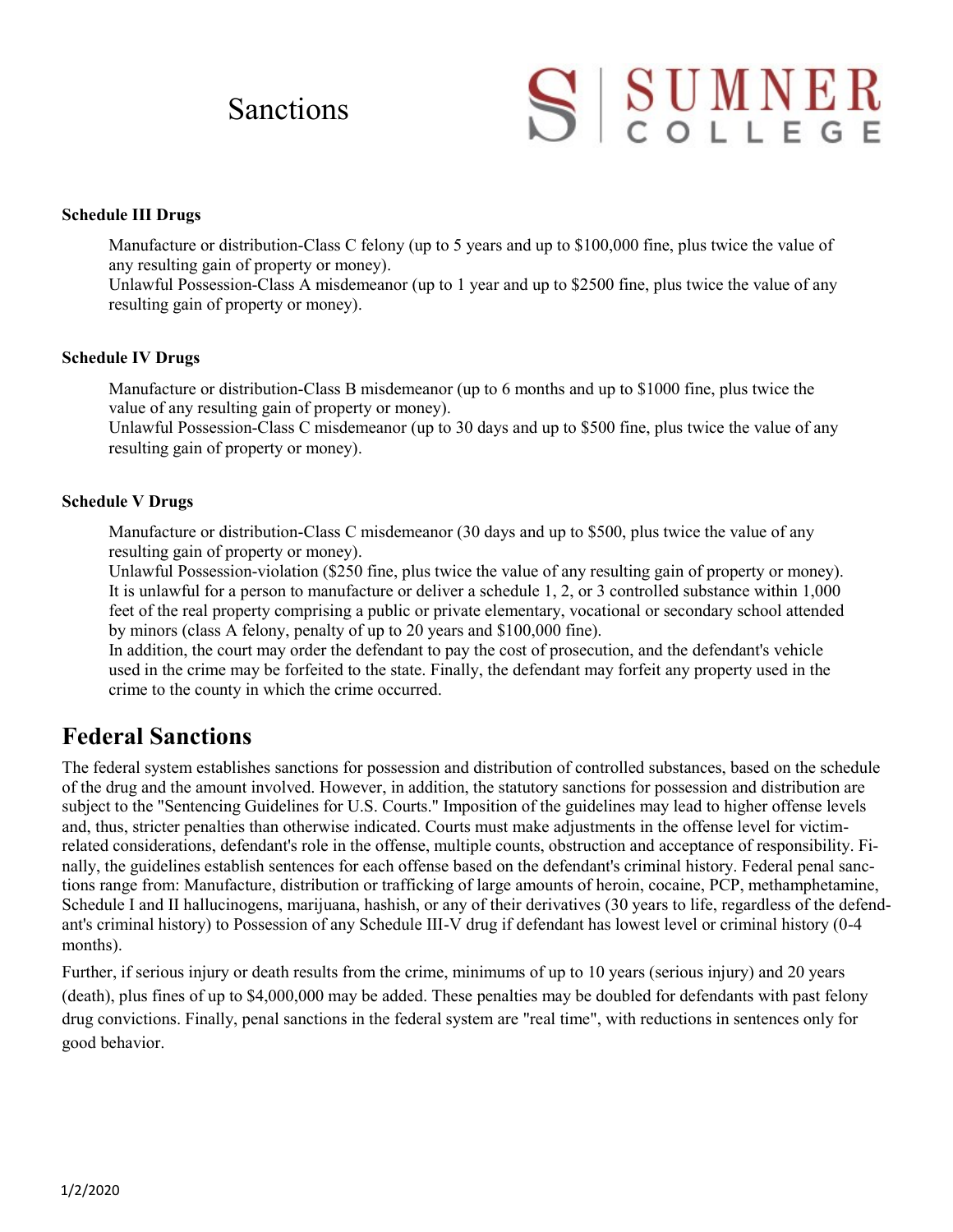# Other Sanctions



**You may lose eligibility for federal financial aid if you use drugs, please see below for the regulations regarding drug use while using financial aid (found at https://studentaid.ed.gov/sa/eligibility/criminal-convictions):**

Your eligibility might be suspended if the offense occurred while you were receiving federal student aid (grants, loans, or work-study). When you complete the FAFSA, you will be asked whether you had a drug conviction for an offense that occurred while you were receiving federal student aid. If the answer is yes, you will be provided a worksheet to help you determine whether your conviction affects your eligibility for federal student aid.

If your eligibility for federal student aid has been suspended due to a drug conviction, you can regain eligibility early by successfully completing an *approved drug rehabilitation program* or by passing two unannounced drug tests administered by an approved drug rehabilitation program. If you regain eligibility during the *award year*, notify your *financial aid office* immediately so you can get any aid you're eligible for.

If you are convicted of a drug-related offense after you submit the FAFSA, you might lose eligibility for federal student aid, and you might be liable for returning any financial aid you received during a period of ineligibility.

If you have been convicted of a forcible or non forcible sexual offense, and you are subject to an involuntary civil commitment upon completion of a period of incarceration for that offense, you cannot receive a Federal Pell Grant.

**LIQUOR LAW VIOLATIONS:** Violations of laws or ordinances prohibiting the manufacture, sale, purchase, transportation, possession or use of alcoholic beverages (does not include arrests for driving while impaired or under the influence of alcohol).

The campus will report the following in its annual statistics:

- 1. The number of campus violations.
- 2. The type of sanction for violations.
- 3. The number of arrests.
- 4. The number of fatalities.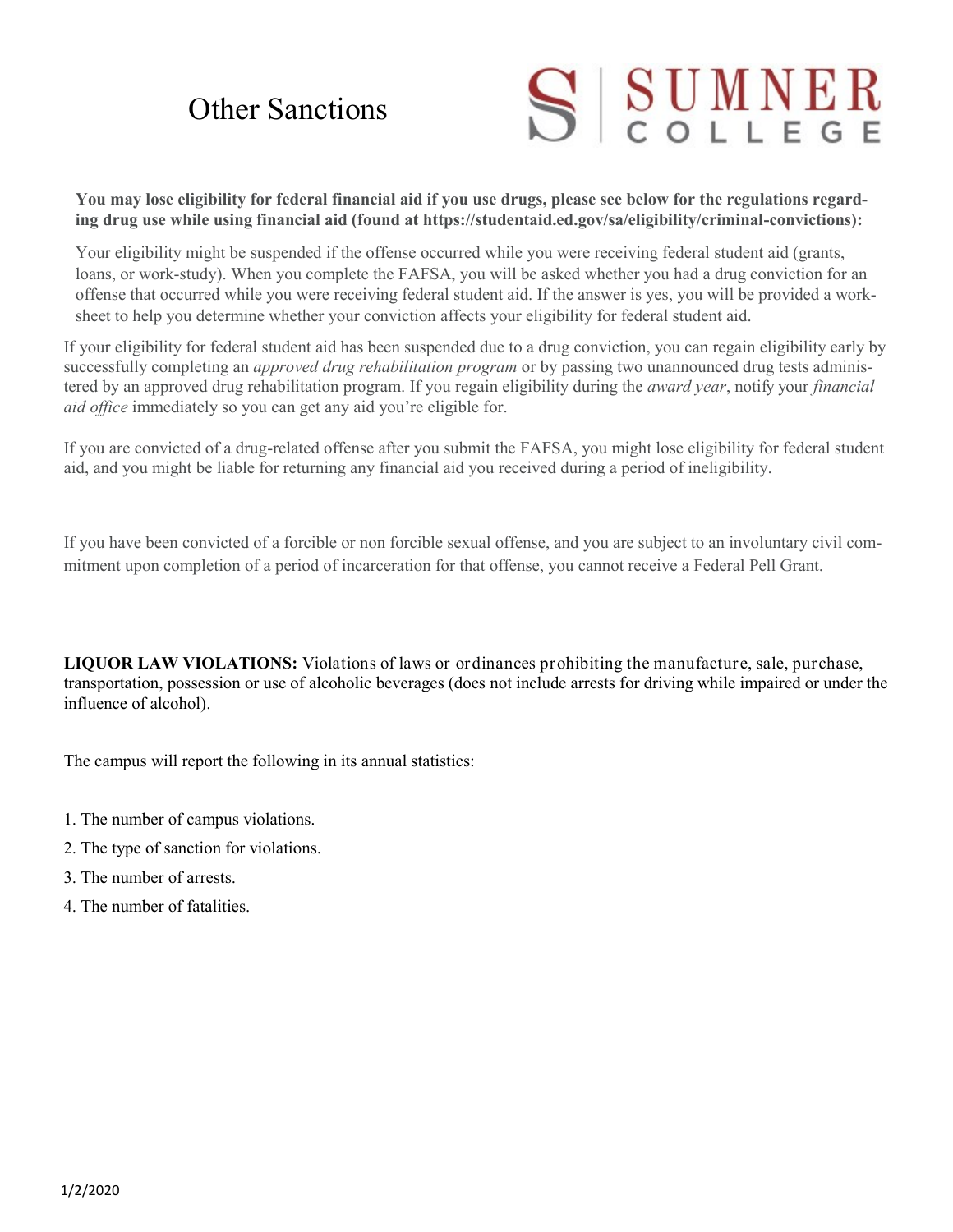# SSUMNER **Sumner College Policy on Alcoholic Beverage Possession, Sale and Use**

The possession, sale or the furnishing of alcohol on the campus of the Sumner College is governed by state law and Sumner College policy. The enforcement of alcohol laws on campus is primarily the responsibility of College administration and staff with the cooperation of local law enforcement. The Sumner College is designated as a "drug free" campus

The possession, sale, manufacture or distribution of any controlled substance is illegal under both state and federal laws. Such laws are strictly enforced and violators are subject to College disciplinary action, criminal prosecution, fine and imprisonment. It is unlawful to sell, furnish or provide alcohol to a person under 21 years of age. The possession of alcohol by anyone under 21 years of age in a public place or a place open to the public is illegal. It is also a violation of Sumner College policy for anyone to consume or possess alcohol in any public or private area of campus without prior approval from the College. Organizations or groups violating alcohol/substance policies or laws may be subject to sanctions by the College.

**DRUG LAW VIOLATIONS:** Violations of state and local laws, specifically those for the unlawful possession, sale, use, growing, manufacturing and making of narcotic drugs.

The campus will report the following in its annual statistics:

- 1. The number of campus violations.
- 2. The type of sanction for violations.
- 3. The number of arrests.
- 4. The number of fatalities.

## **Sumner College Policy on Illegal Drug Possession, Sale and Use**

Sumner College campus has been designated "Drug Free" and only under certain circumstances is the consumption of alcohol permitted. The illegal possession, sale manufacture or distribution of any controlled substance is illegal under both state and federal laws. Such laws are strictly enforced and violators are subject to disciplinary action, criminal prosecution, fine and imprisonment.

## **Substance Abuse Education and Prevention**

Sumner College is concerned about the effect of substance abuse in the school environment, in the work place, and in the lives of those involved. At Sumner College we actively work to combat substance abuse through guest speakers from health agencies and law enforcement agencies, and by referral of concerned persons to qualified licensed agencies: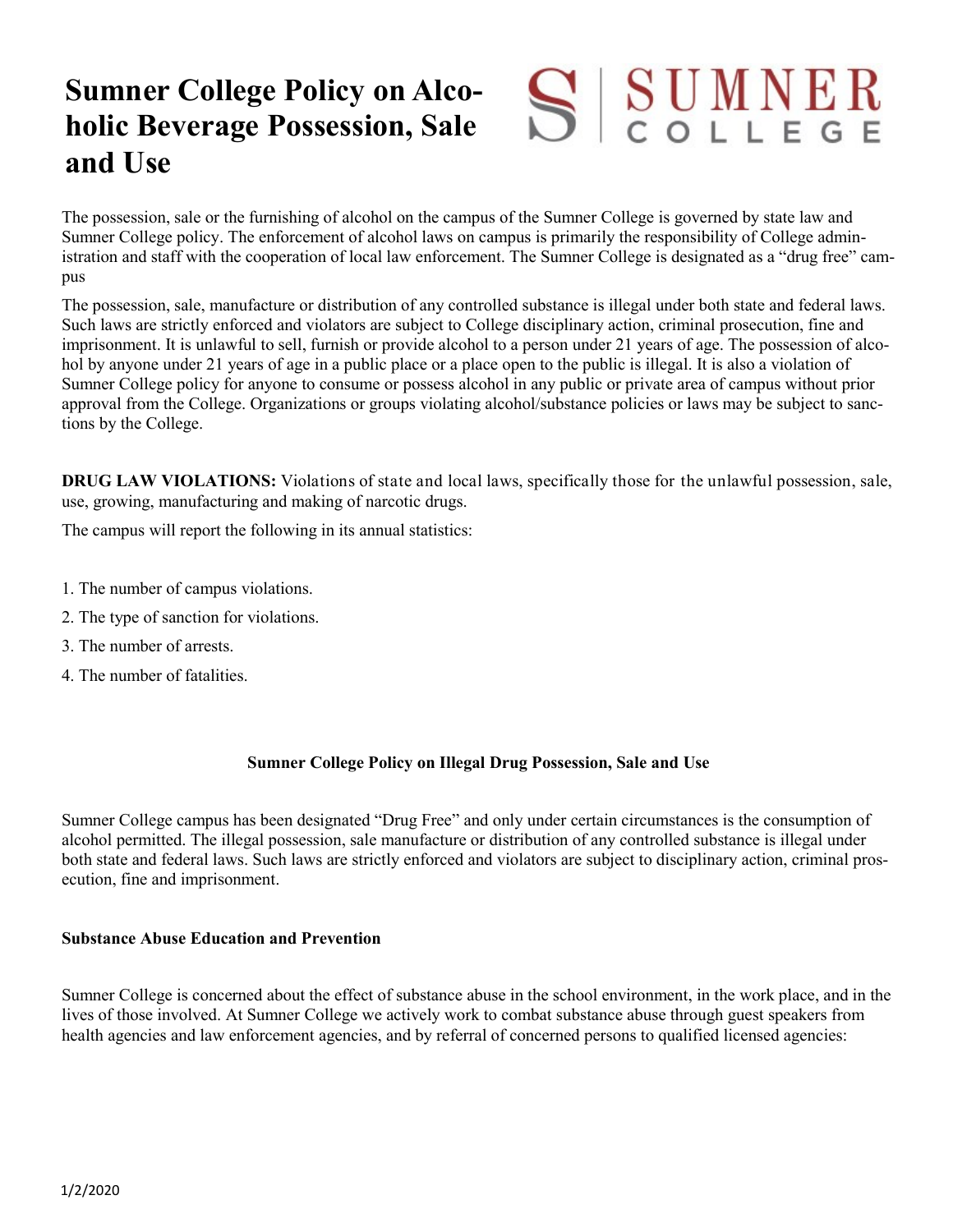# S SUMNER

Alcohol Drug Hotline

**503.244.4645 or 1.800.923.4357**

Clackamas Women's Services

**503.654.2288 or 1.888.654.2288**

Portland Women's Crisis Line

### **503.256.5333 or 1.888.235.5333**

Department of County Human Services

Mental Health & Addiction Services Division

### **503.9888.3999 EX: 24264**

Providence Substance House Treatment

### **503.574.9200**

Addiction Prevention & Treatment Programs,

Volunteers of America, Oregon

### **503.235.8655**

Siloam International, Inc.

Substance Abuse Treatment

#### **503.227.6111**

Oregon Prevention & Treatment Resource Clearinghouse

#### **503.378.8000**

#### **800.822.OPRC**

Alcoholics Anonymous

#### **503.223.8569**

Staff and students are prohibited from the unlawful manufacture, distribution, possession, or use of illicit drugs or alcohol. This prohibition applies while on the property of the school or participating in any institutional activity. Students or employees who violate this policy will be subject to disciplinary action up to and including expulsion or termination from employment.

These are numerous legal sanctions under local, state, and federal laws which can be used to punish violators. Penalties can range from suspension, revocation and denial of a driver's license, to 20-50 years imprisonment at hard labor without benefit of parole. Property may be seized. Community service may be mandated.

 Recent federal anti-drug laws affect a number of areas in everyone's lives. Students could lose eligibility for financial aid and could be denied other federal benefits, such as Social Security,

Retirement, Welfare, Disability, and Veterans Benefits. The Department of Housing and Urban

Development, which provides funds to states and communities for public housing, now has the authority to evict residents and members of their household who are involved in drug-related crimes on or near the public housing premises. Businesses could lose federal contracts if the company does not promote a drug-free environment. Finally, a record of a felony or conviction in a drug-related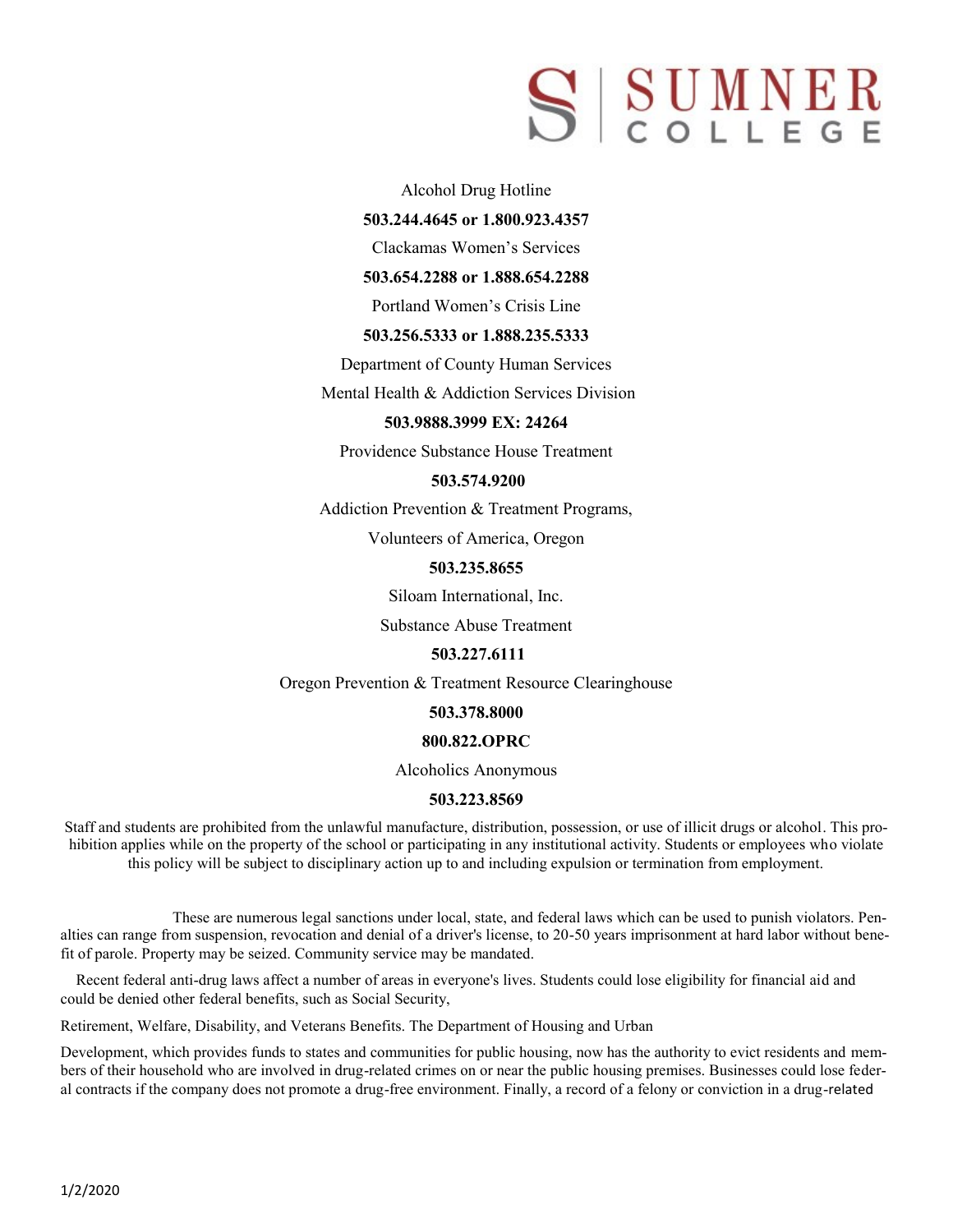# SSUMNER

The laws of the State of Oregon are adequate to protect the innocent, but stringent enough to ensure that persons involved with illegal dealing of drugs or excessive use of alcohol can be adequately punished. For example, a small amount of drugs found on a person may lead to an arrest which could require the person to make payment of all court costs as well as participate in mandatory community service. A person found with drugs with the intention to distribute could be imprisoned. A person found to be intoxicated while driving could be forced to pay court costs, lawyer's fees, participate in community service, receive an increase in the cost of automobile insurance or even lose their driver's license and end up in prison.

n addition to local and state authorities, the federal government has four agencies employing approximately 52,500 personnel engaged in fighting illicit drugs. These agencies are: The Drug

Enforcement Agency, U.S. Customs Service, Federal Bureau of Investigation, and the U.S. CoastGuard.

Here are a few legal facts of which you should be aware. It is a crime to hold someone else's dope. It is a crime to sell fake dope. You can be arrested if you are in a house (or a school) where people are using drugs, even though you are not. You can be charged with possessing dope even if it is not on you. You are considered to possess, under legal terms of "constructive possession", dope that is in your purse, car, or house.

Drug Abuse is the utilization of natural and/or synthetic chemical substances for non-medical reasons to affect the body and its processes, the mind and nervous system and behavior. The abuse of drugs can affect a person's physical and emotional health and social life. Alcohol is the most abused drug in the

## United States.

Drugs can be highly addictive and injurious to the body as well as one's self. People tend to lose their sense of responsibility and coordination. Restlessness, irritability, anxiety, paranoia, depression, acting slow moving, inattentiveness, loss of appetite, sexual indifference, comas, convulsions, even death can result from overuse or abuse of drugs. Not only does the person using the drug subject himself to all sorts of health risks, drug use can and, in many instances does, cause grief and discomfort to innocent people. A drug-dulled brain, for example, affects the wide range of skills needed for safe driving, such as thinking. Further, reflexes are slowed, making it hard for drivers to respond to sudden, unexpected events. Alcohol-related highway deaths are the top killer of 15-24 year olds.

There are drug or alcohol counseling, treatment, and rehabilitation facilities available in our area where you can seek advice and treatment. An excellent source is the yellow pages of the local telephone book. Look under the heading "Drug Abuse & Addiction -Information and Treatment". You may also contact the Oregon Department of Alcohol and Drug Programs at (503)-945-5763 for further information on drug and alcohol rehabilitation centers in our area.

There are national organizations one can contact for help. The Alcoholism and Drug Abuse Hotline is open 24 hours (800) 252-6465. The Cocaine Hotline (800) 444-9999 is open 24 hours a day. The

National Institute on Drug Abuse Hotline is available 8:00 AM to 2:00 AM, Monday through Friday and 11:00 AM to 2:00 AM, on weekends (800) 662-4357.

Treatment is available and may be expensive. For example, a typical live-in program lasting four weeks can cost from \$5,000 to \$15,000. Outpatient programs cost from \$1,000 to \$5,000. Who pays for these treatments? There may be programs which cover the costs. One way or another, the person and the taxpayer pay! It has been proven that an individual "hooked" cannot just stop, but requires professional care to kick the habit.

There are classic danger signals that could indicate the first sign of drug use. The primary ones that could call attention to one's use of drugs are:

- Abrupt changes in mood or attitude
- Continuing slump at work or school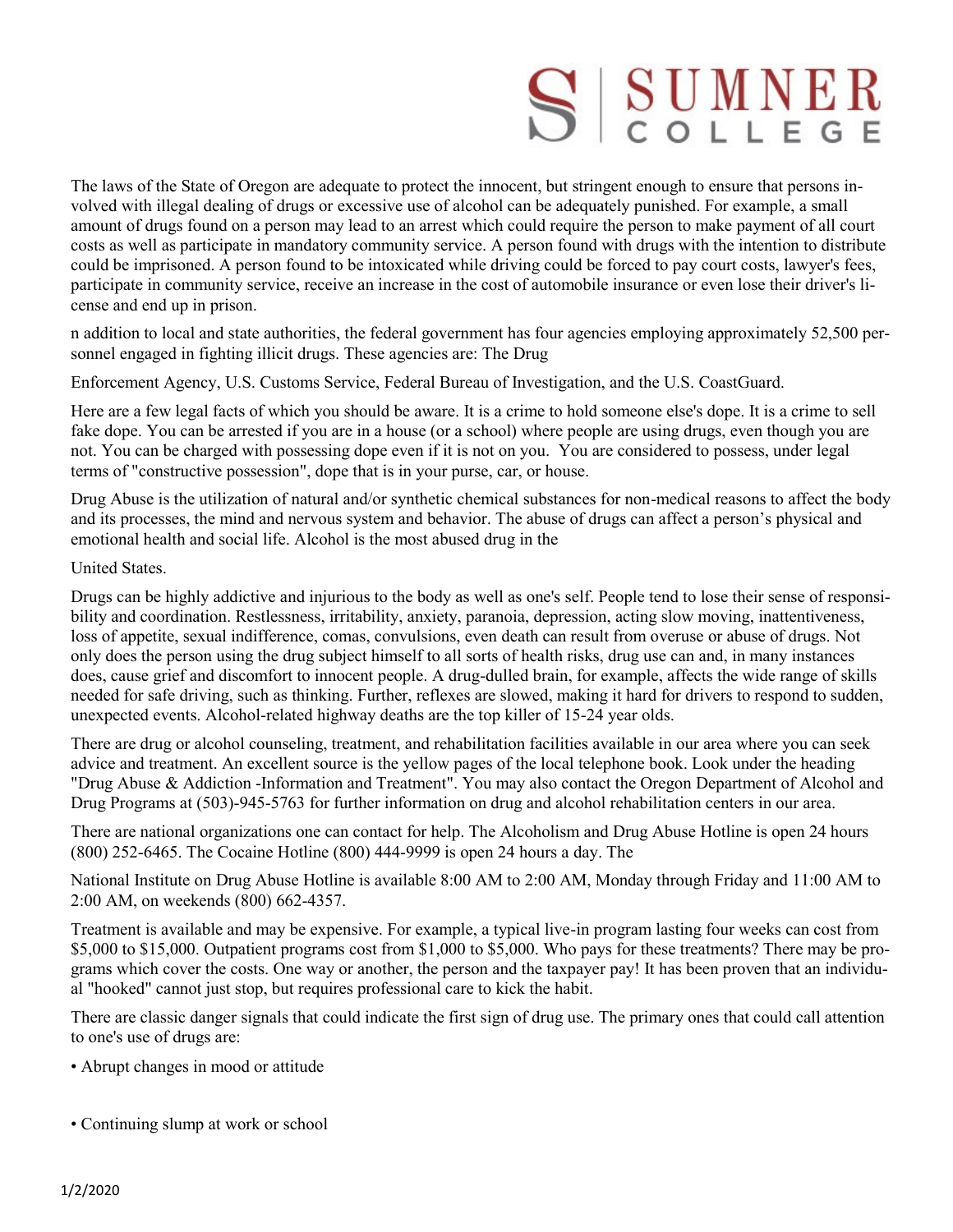# SSUMNER

- Cannot get along with family or friends
- Unusual temper flare-ups
- Increased borrowing of money
- Heightened secrecy

We recommend that any person observing any of the above changes in either staff or students immediately notify the Campus President. Caution must be observed not to wrongly accuse a person suspected of taking drugs as an improper accusation could lead to embarrassment both to the individual and the school.

Once it has been determined by management that assistance to overcome a drug problem is a necessity, the individual and his/her family should be counseled on the need for assistance.

Records must be maintained of any counseling provided to the individual. There are clinics in the school's vicinity which can render assistance. Treatment must be an expense borne by the patient. The school can only offer advice in a limited manner. If the individual is in immediate danger of harming either him/herself or others, local law authorities should be immediately contacted.

Staff and students who violate these standards of conduct subject themselves to disciplinary actions.

Students are reminded that as a pre-condition to accepting a Federal Pell Grant that they sign a certificate stating they would not engage in the unlawful manufacture, distribution, dispensation, possession, or use of a controlled substance during the period covered by a Federal Pell Grant. A Federal Pell Grant recipient convicted of a criminal drug offense resulting from a violation occurring during the period of enrollment covered by the Federal Pell Grant must report the conviction, in writing, within 10 calendar days of the conviction, to the Director, Grants and Contracts Service, U.S. Department of Education, 400 Maryland Avenue, S.W., Room 3073, FOB-6, Washington, DC 20202- 4571. Failure to report the conviction could lead to LS&T or debarment.

Staff, upon being hired by Sumner College receives a briefing and acknowledgment in writing that they understand the provisions of the Drug-Free Workplace Act of 1988. Employees must notify the Campus President of the school in writing of a conviction of a criminal drug statute occurring in the workplace, within five (5) days after receiving the conviction. Disciplinary action will take place within 30 days of notification and can range from a letter of admonishment, suspension from school or work, and/or enrollment in a rehabilitation program, to termination from either school or employment.